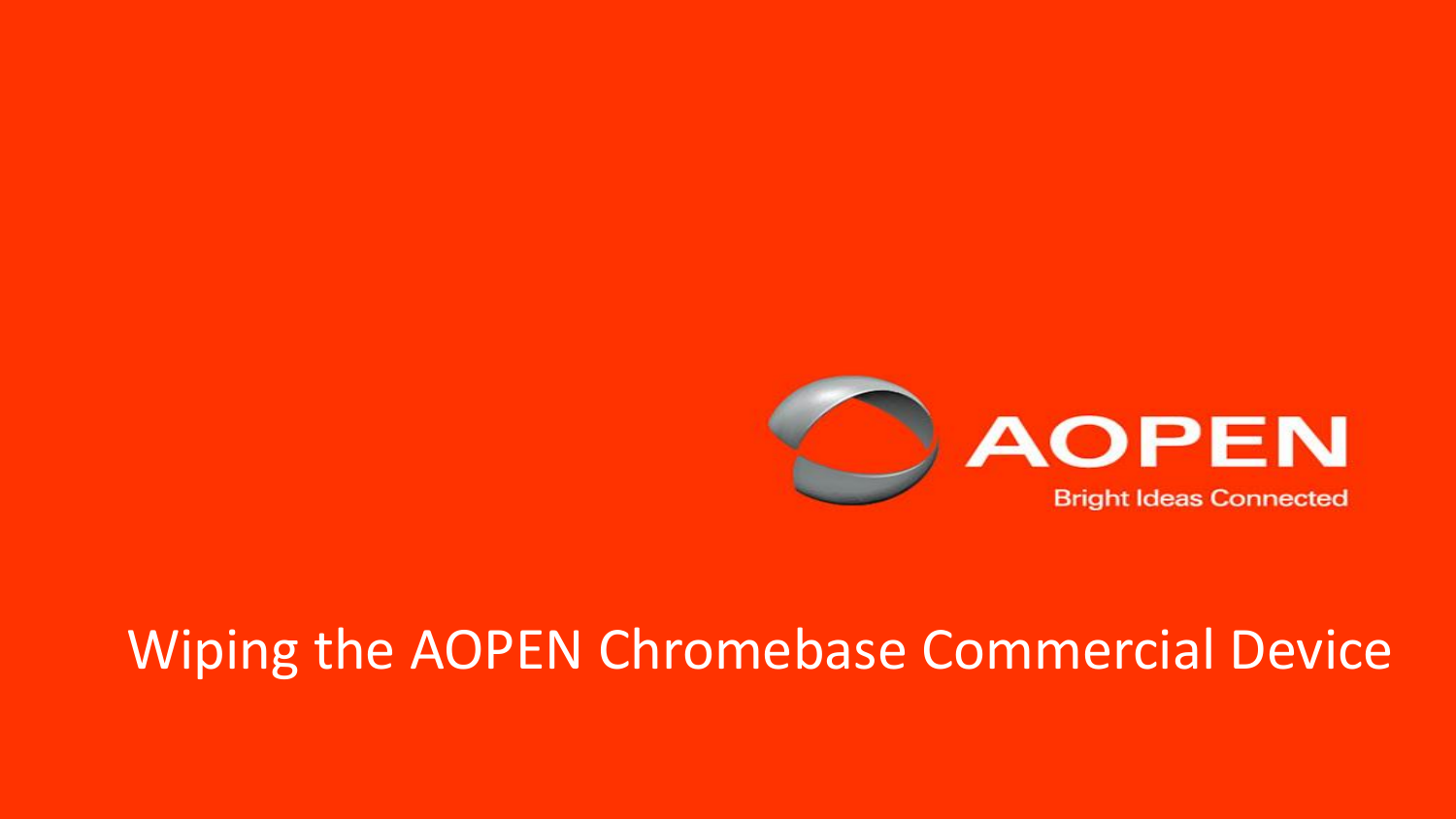

- 1. With the AOPEN Chromebase device in an powered OFF state, while pushing the RECOVERY button with a button tool, push the POWER button via another button tool at the other side of the Chromebase device to power ON the AOPEN Chromebase device.
- 2. Press 'ctrl + d' keys at the OS recovery screen to enter developer mode while seeing the screen to the left with a big yellow exclamation point.
- 3. Pushing the RECOVERY button again to turn off OS verification.





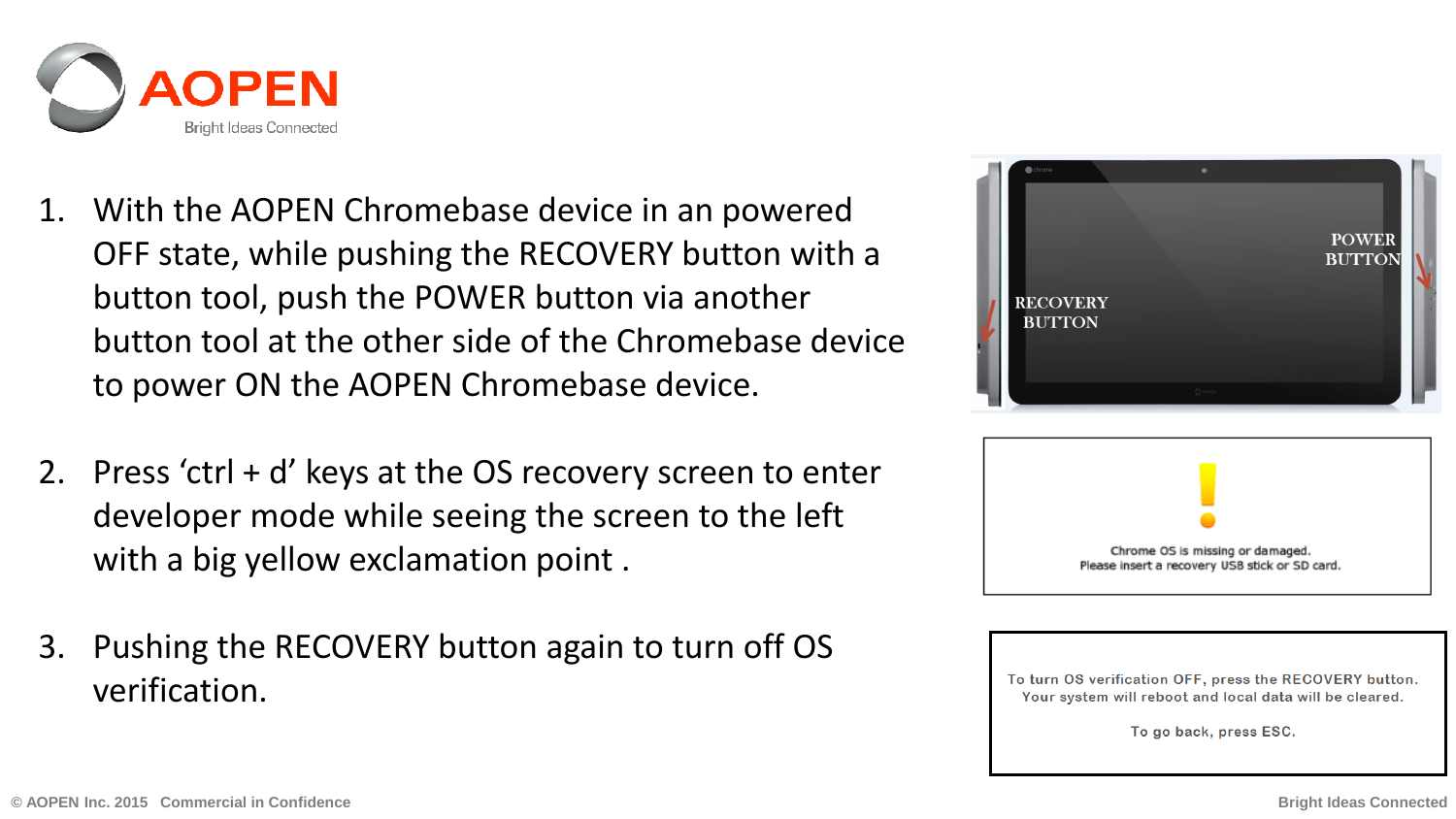

4. Press 'ctrl + d' keys again OR wait 10 seconds to start the reset process. The AOPEN Chromebase device is now resetting.

 This should take 5-15 minutes. Wait until the AOPEN Chromebase device goes to the next screen. Do not reboot the device during this process.

5. Press the spacebar to re-enable OS verification.

| <b>STATE</b>              |  |
|---------------------------|--|
| OS verification is OFF    |  |
| Press SPACE to re-enable. |  |
|                           |  |